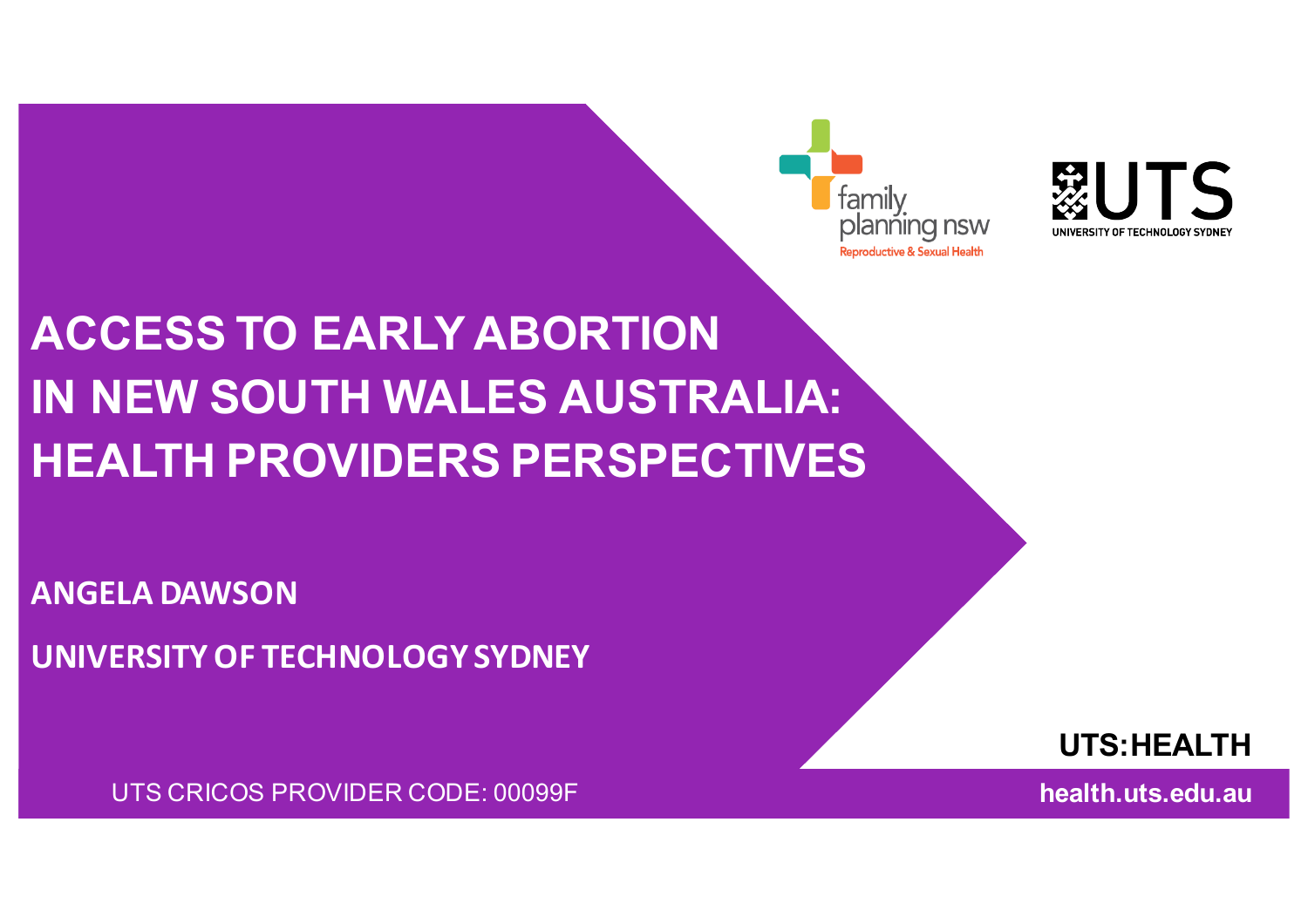## **BACKGROUND**

- Lack of evidence limits the capacity of reproductive and sexual health services to:
	- target reductions of unintended pregnancies; and
	- to provide appropriate services for the management of these pregnancies.
- Recent changes in policy have increased type of abortion service options for women
- No studies examine the practices, needs, perceptions and experiences of health professionals regarding abortion in NSW
- FPNSW commissioned and funded a statewide study to explore access to abortion services in NSW and to provide evidence to inform service policy and planning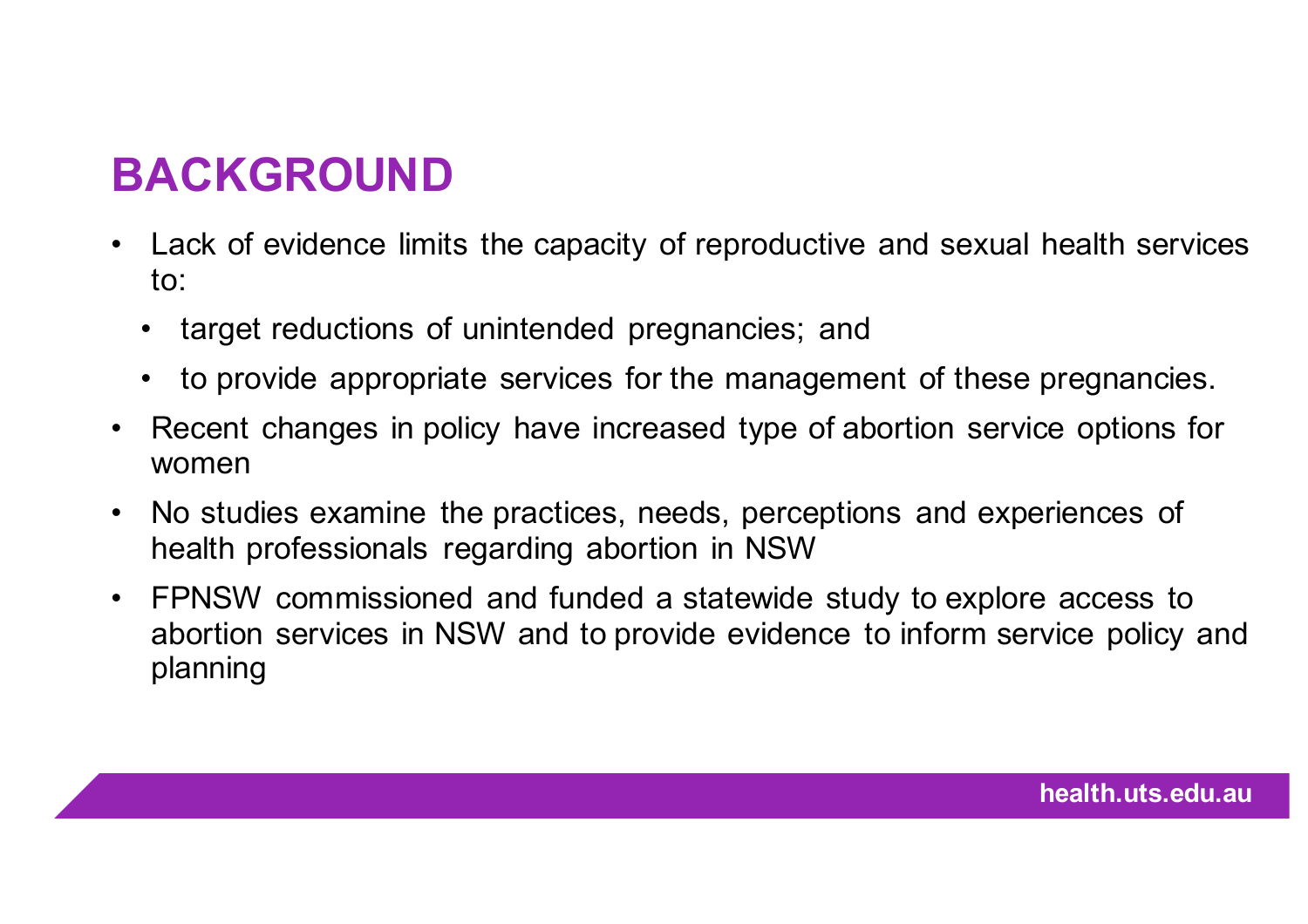### **RESEARCH OBJECTIVES**

• Investigate the practices, experience, training, attitudes and perceptions of health care professionals in providing abortion referral/non referral and provision of abortion (medical and surgical);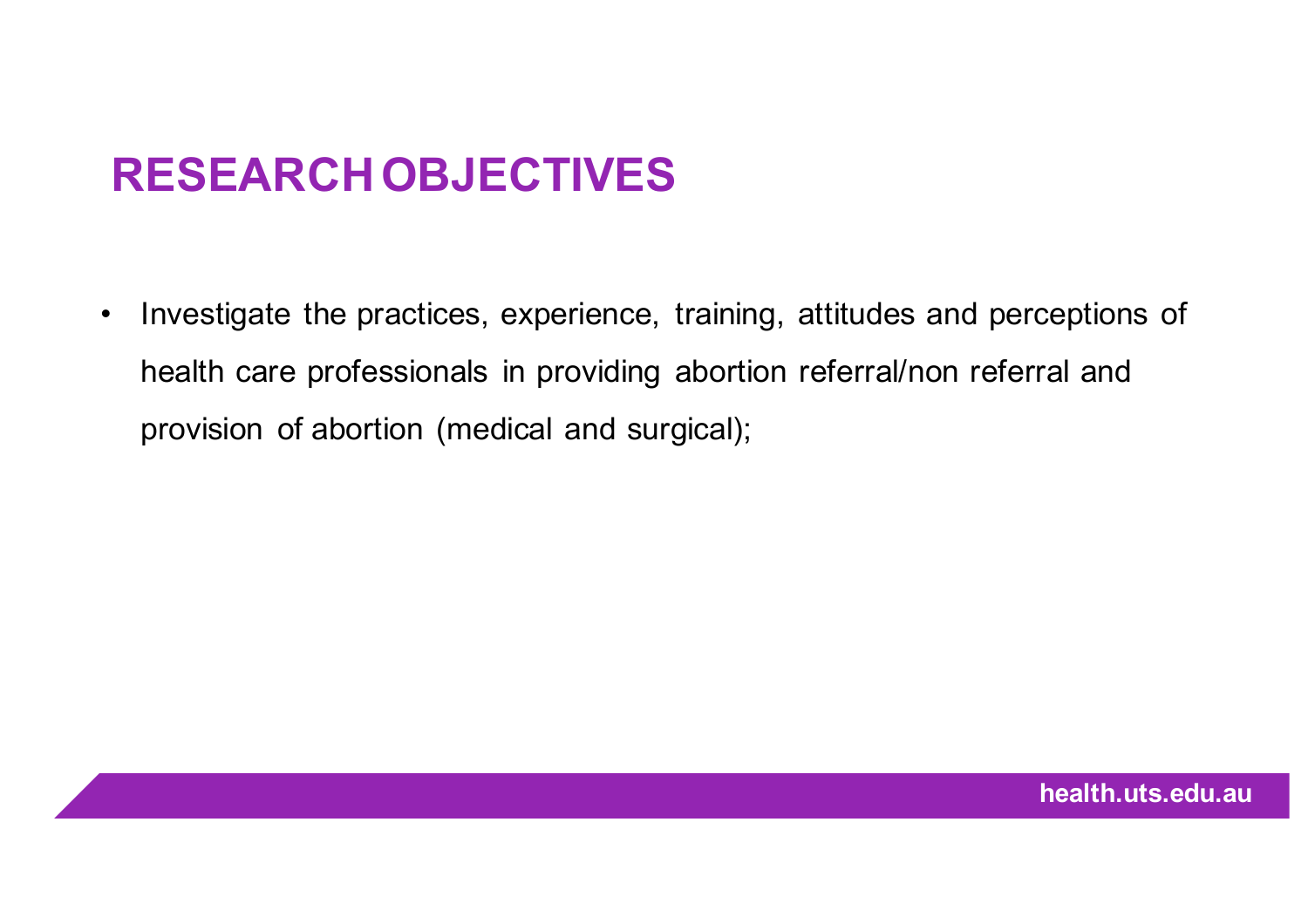#### **METHODS**

- Interpretive qualitative study
- Selection & recruitment: service mapping in NSW & stakeholder consultation  $\rightarrow$  development of a geographic matrix to map service characteristics
	- 8 geographic areas (metropolitan, rural and remote)
	- Abortion providers/ non providers, males/ female, practice type and size
- I hr interviews: face to face/ skype/ telephone
- Verbatim transcription and analysis using a access framework and inductive coding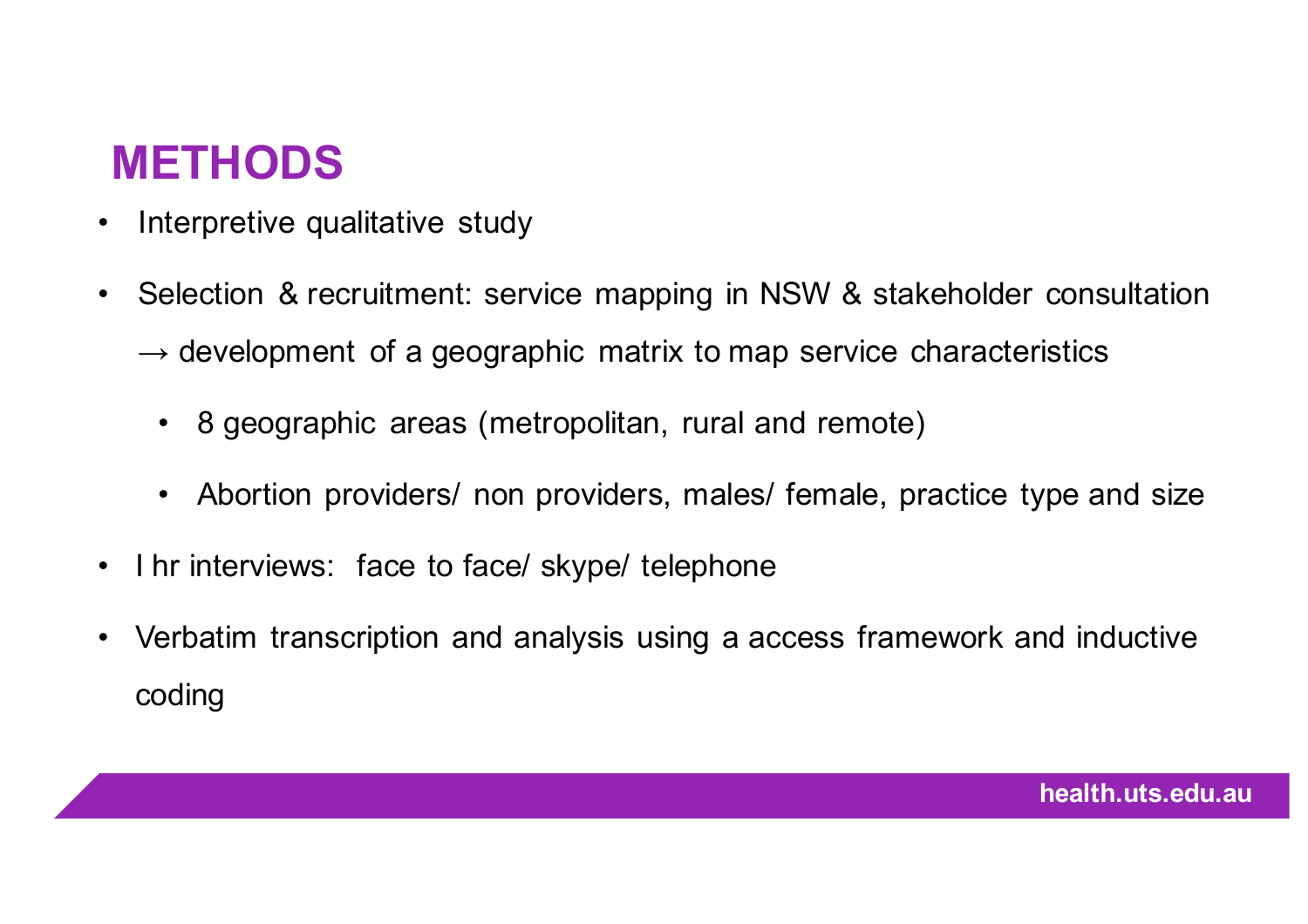#### **RESULTS: HEALTH CARE PROFESSIONALS**

| Health care professionals (N=81) | <b>Abortion</b><br>provider |      | <b>Non-provider</b> |     |
|----------------------------------|-----------------------------|------|---------------------|-----|
|                                  | $N=22$                      | 27%  | $N = 59$            | 73% |
| <b>General practitioner</b>      | 5                           | 6.2% | 22                  | 27% |
| Gynaecologist                    | $\overline{7}$              | 9    | 3                   | 4%  |
| Dedicated abortion provider      | 5                           | 6.2% |                     |     |
| Sexual health physician          | 3                           | 4%   | 7                   | 9%  |
| GP surgeon                       | 1                           | 1%   |                     |     |
| <b>Nurses</b>                    | 1                           | 1%   | 24                  | 30% |
| Aboriginal health worker         |                             |      | 3                   | 4%  |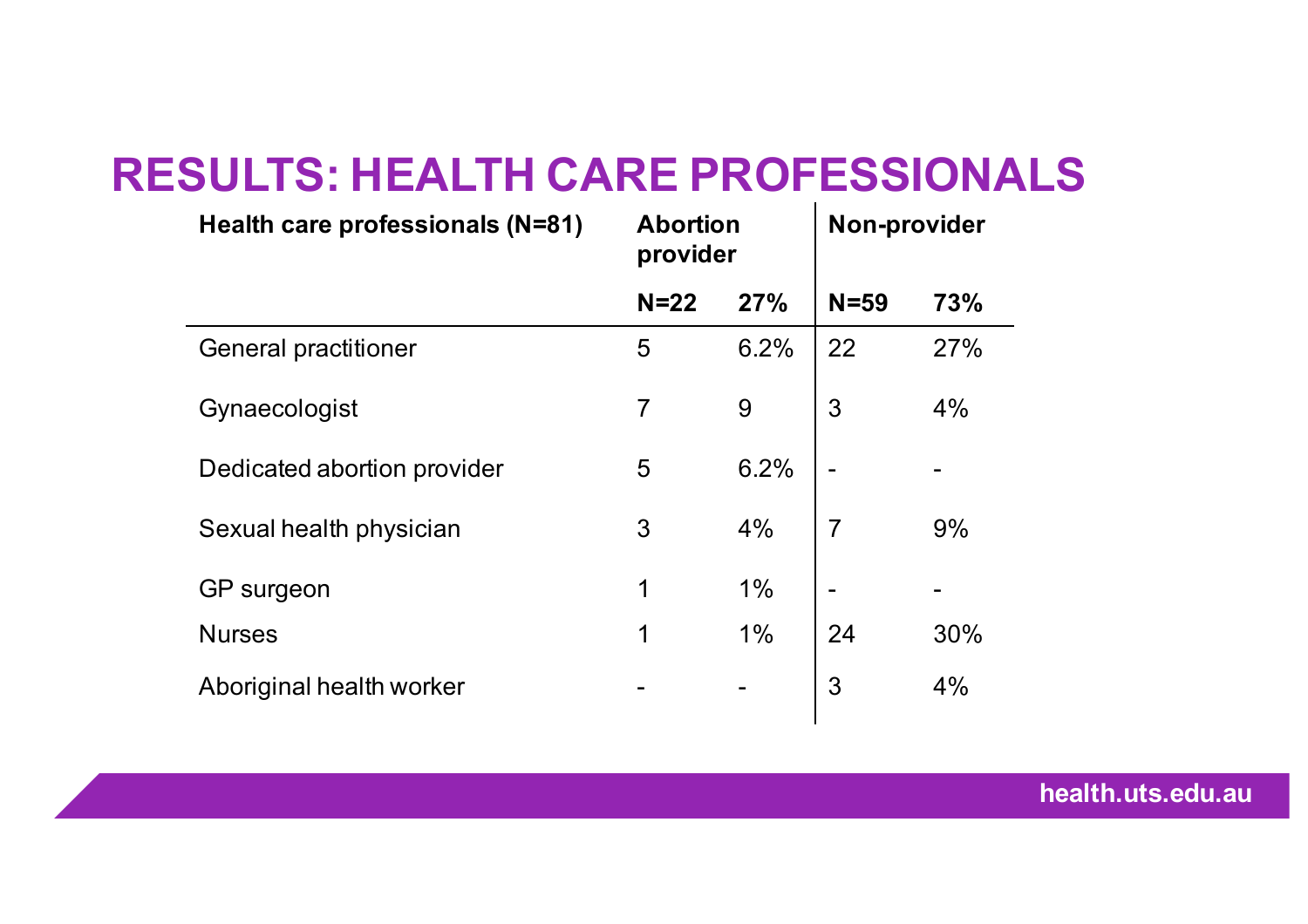#### **SERVICE/SETTING: HEALTH CARE PROVIDERS**



**health.uts.edu.au**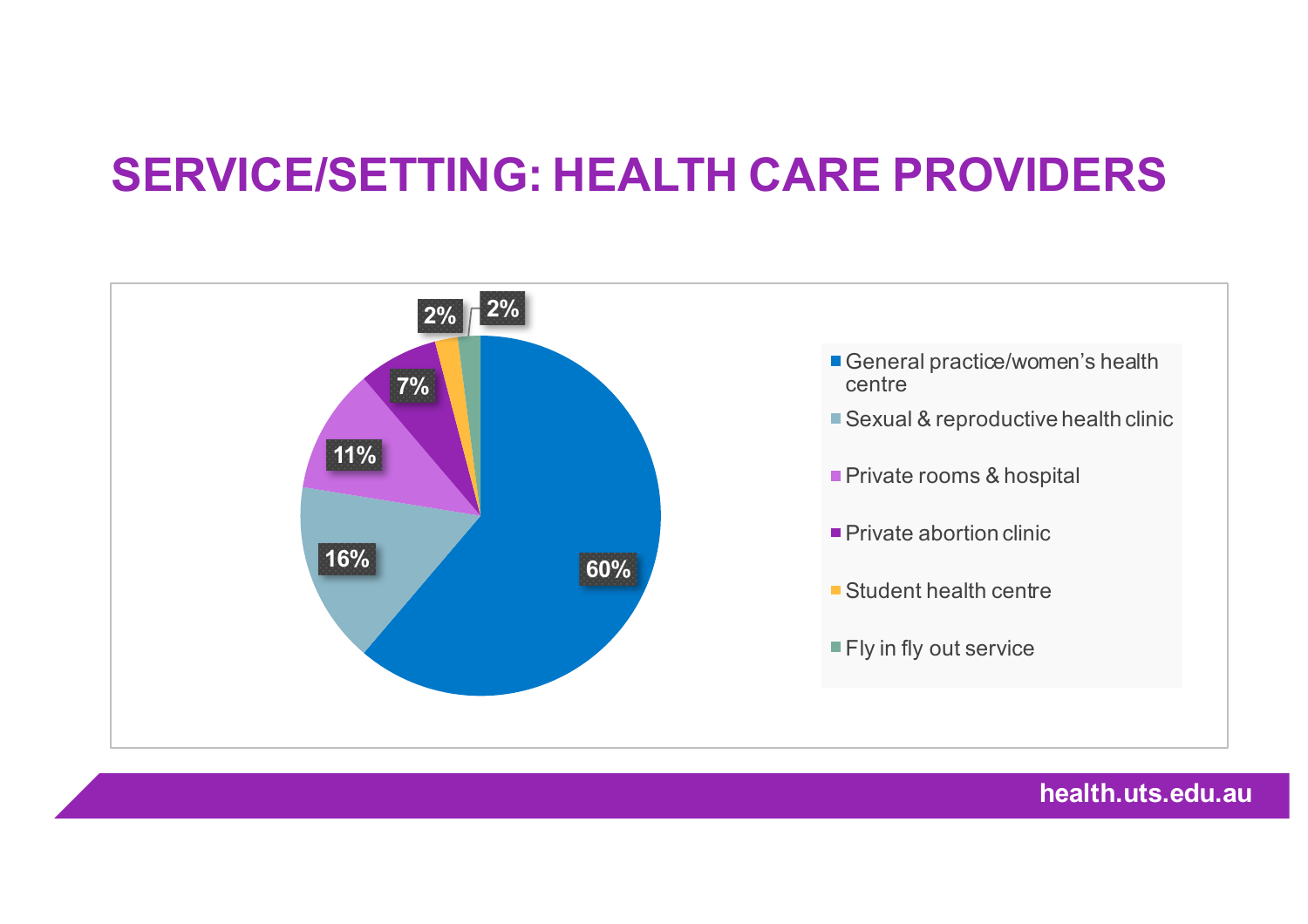#### **RESULTS: REMOTENESS CLASSIFICATION**

Health care providers n=81



**health.uts.edu.au**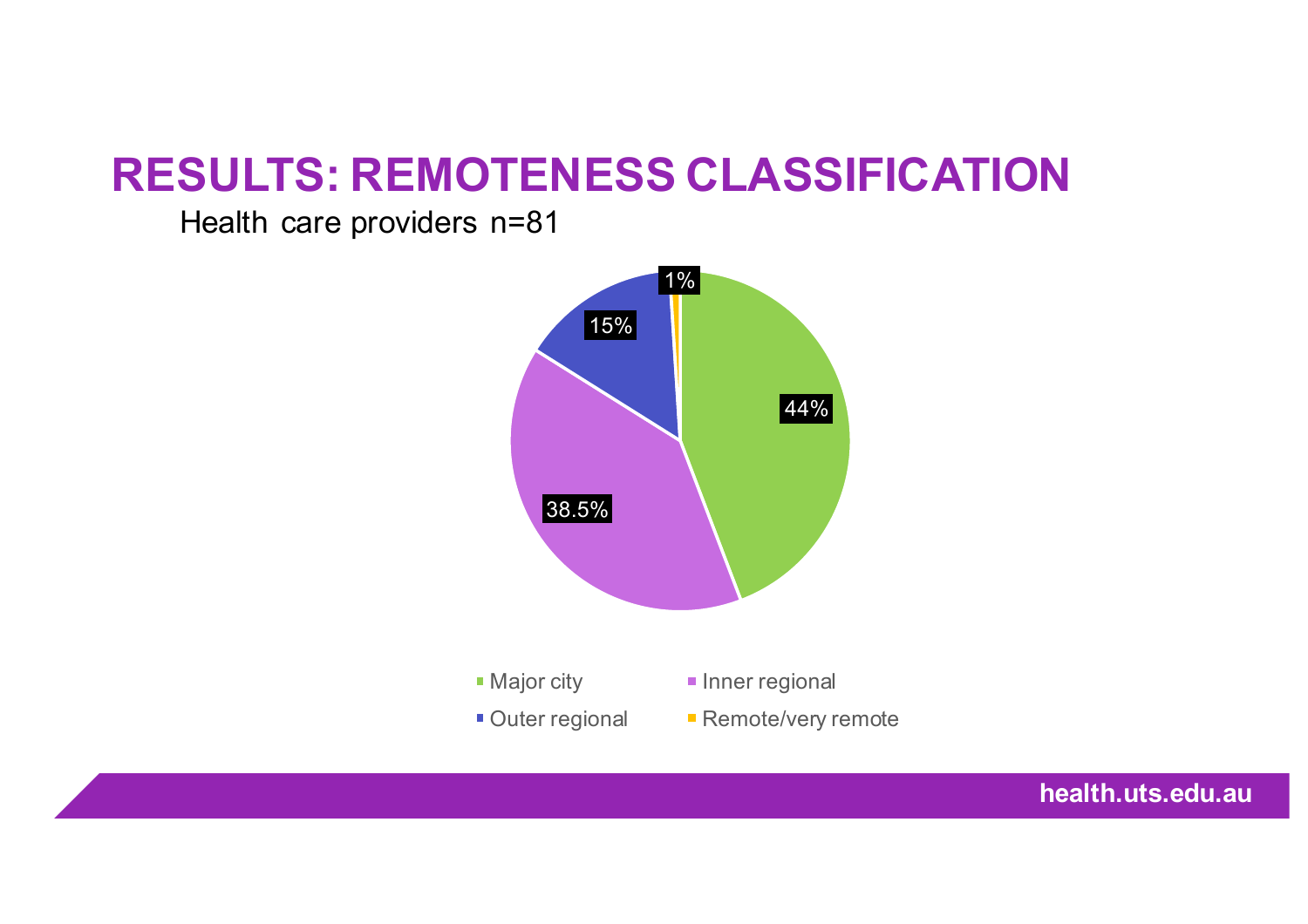## **FINDINGS: PUBLIC SECTOR ABORTION PROVISION**

- Limited number of hospitals providing early abortion services
- Complex drivers affecting service provision
	- Not identified as a core service priority or an essential service
	- Concern that if provide surgical abortion it will attract high demand and impact negatively on other services
	- Lack of transparency within the health sector of the availability of surgical abortion services and mechanisms to access services
	- Lack of dedicated human and financial resources
	- Highly dependent upon willingness and availability of medical providers
	- Professional and service stigma attached to provision of services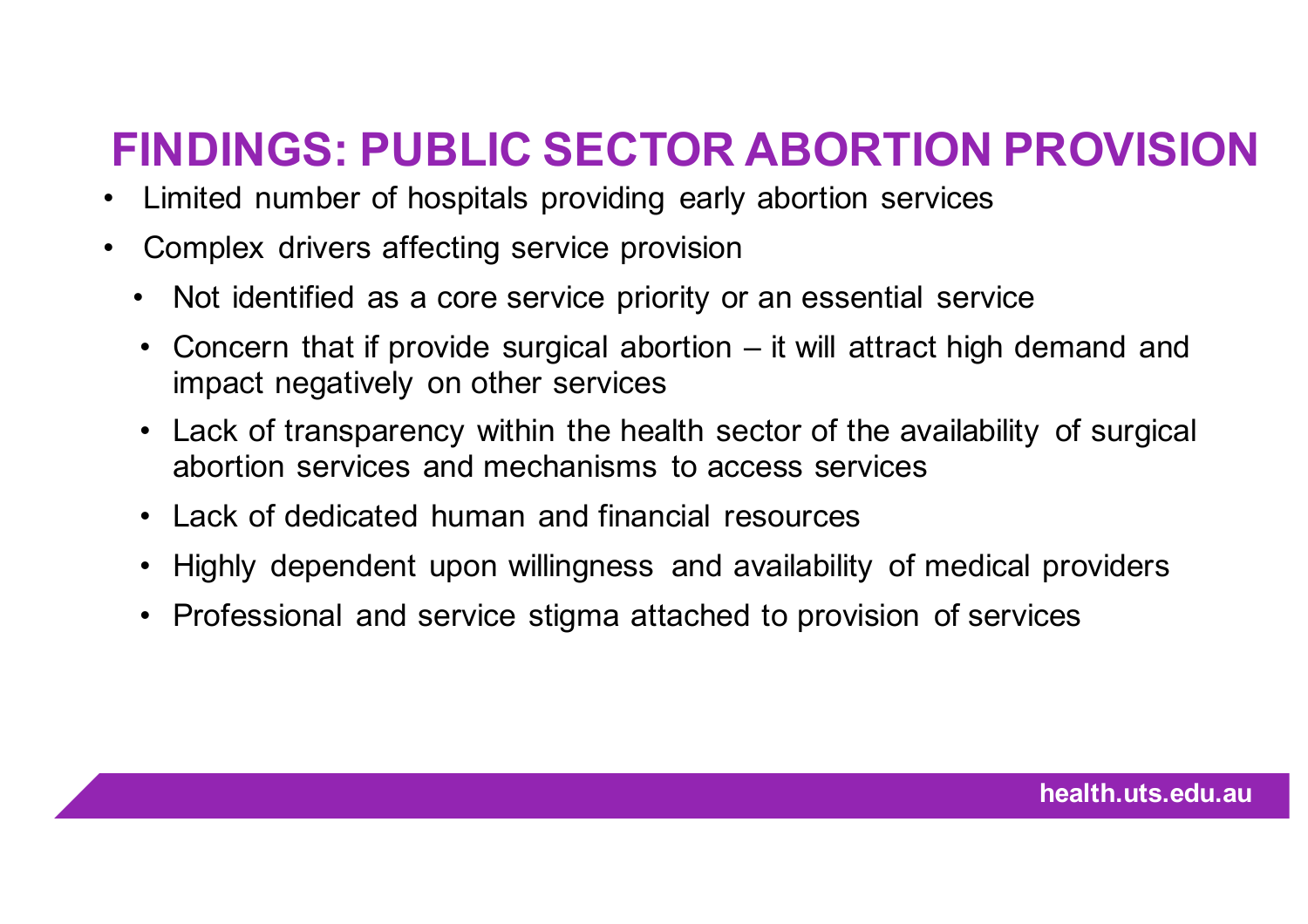## **FINDINGS: PRIVATE SECTOR ABORTION PROVISION**

- Overall health professionals said women were satisfied with care provided in the private sector
- Two predominant business models for services
	- Corporate e.g. Dr Marie & Gynaecology Centres Australia
	- Solo practitioners (usually GPs)
- Limited number of free standing private clinics in metropolitan locations, lack of rural and remote service provision
- GPs noted distance to travel to clinics and high cost of services
- Nurses expressed concerns re quality of counselling/follow-up
- Medical workforce is very small, and reported working across multiple clinics and experiencing stigma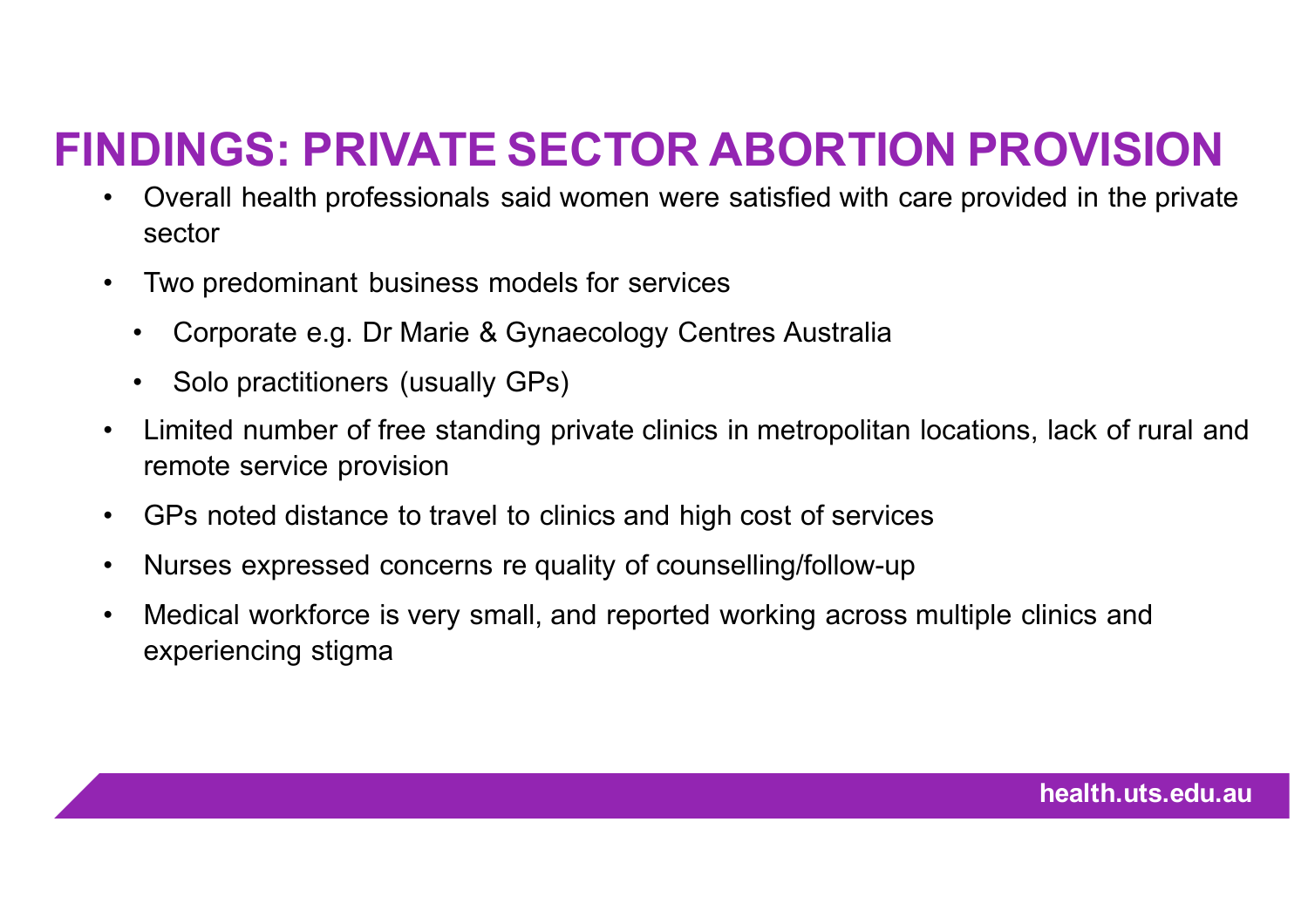#### **FINDINGS: GPs & MEDICAL ABORTION**

- Spectrum of low to high demand, GP driven versus women accessing informal 'word-of-mouth,' online forums, social media to find GPs
- Provision of MTOP leads to: stigma, negative impact practice reputation & change in type of practice; influx of out of practice, single visit, self referrals with poor compliance for follow-up resulting in increased workload & stress
- No mechanism for GP MTOP providers to identify other MTOP providers and seek MTOP peer support for service provision, particularly in rural and remote settings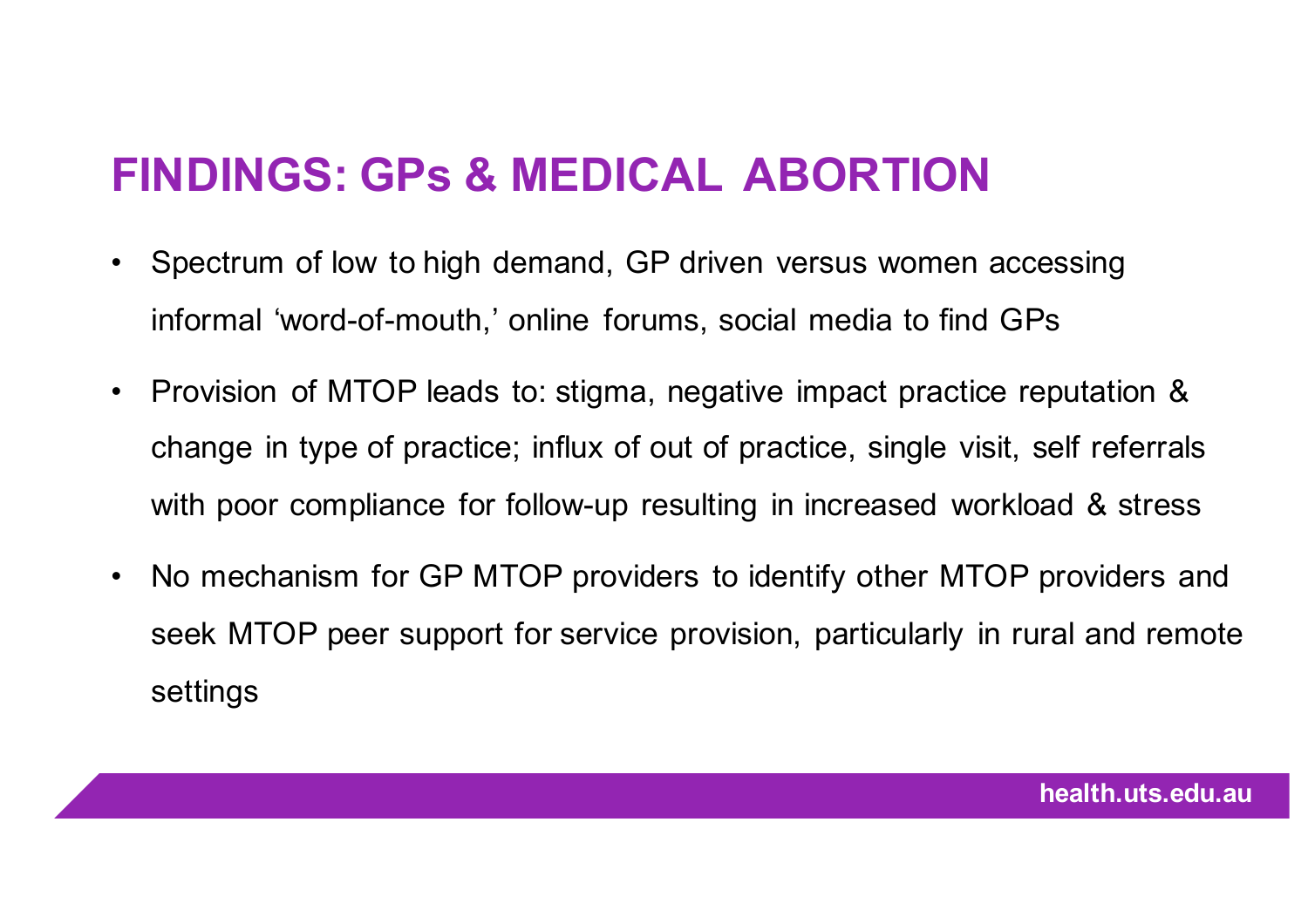### **FINDINGS: GPs & MEDICAL ABORTION**

• Motivations for provision vs non provision of Abortion services

*You need to be kind of committed to wanting to do this because the premiums will cost you quite a bit more. So you need to make sure that you're going to be working providing a few days a week* 

Some GPs noted that it was "*all too hard*" to provide MTOP (issues with accessing misoprostol, ordering Anti-D, coordinating ultrasounds, hospital for referral)

- Role of pharmacies in access to drugs and MTOP
	- Delays between prescribing and availability from local pharmacies for treatment
	- Lack of accredited pharmacists &/ often only 1 in pharmacy accredited to dispense
	- Non-stocking of MTOP medication due to ethical/ religious views of pharmacy/pharmacist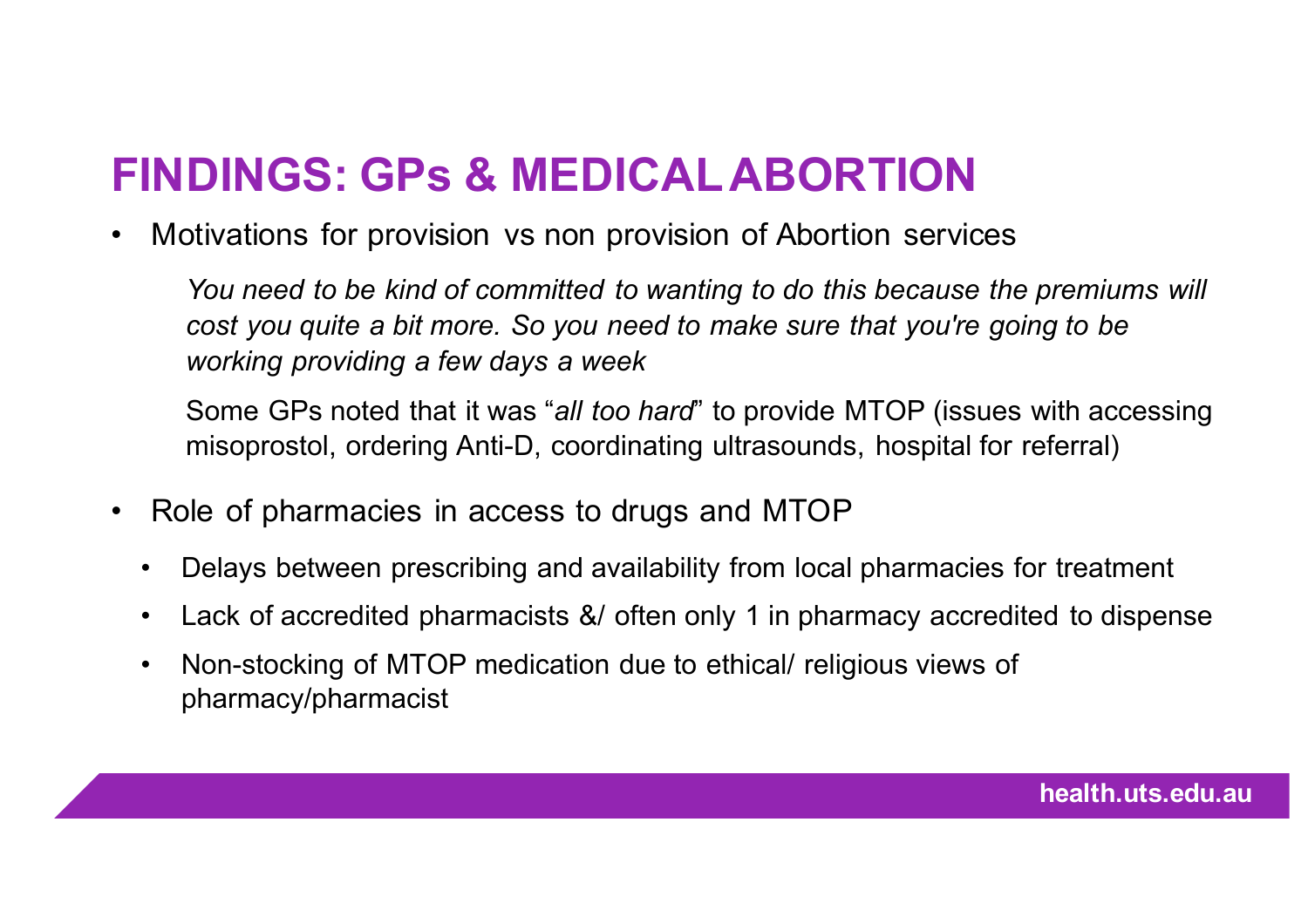## **FINDINGS: GP REFERRAL FOR COMPLICATIONS**

Formal referral and consequences

- A GP MTOP provider reported the refusal of a local hospital gynaecologist to provide basic care - GP reports no longer providing MTOP's due to lack of referral pathway and professional support
- Rural GP MTOP providers who sought back up for MTOP, reported receiving ' a lack of response' from the local hospital and 'resistance'
- *A GP MTOP* provider who referred a patient who had some bleeding, *'got an earful from the then Head of Department about why he was doing that'*
- Informal referral arrangements
- GPs noted that they needed good contacts for a referral service: "a friendly gynaecologist" in the public system who would look after any complications.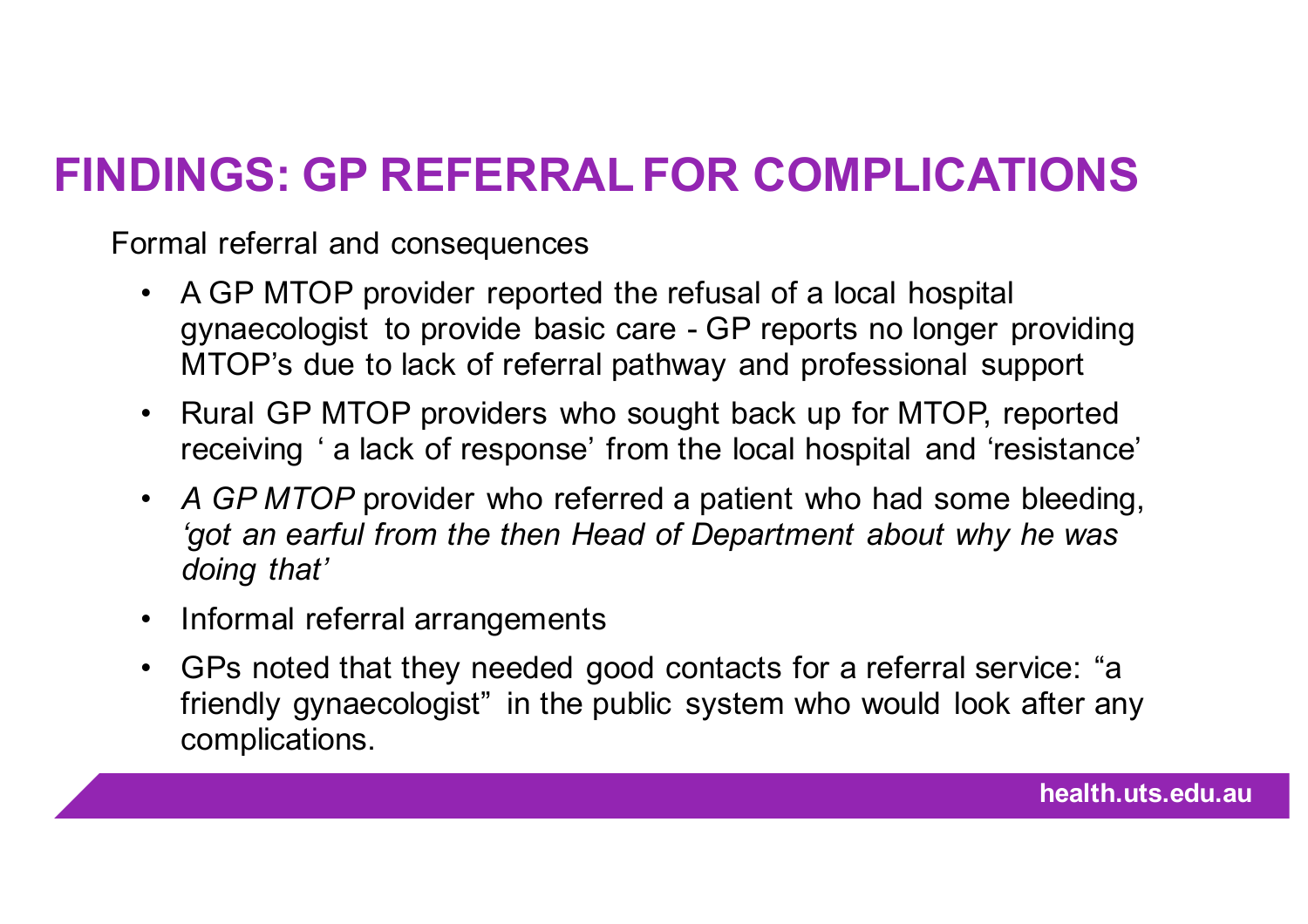### **FINDINGS: NURSE REFERRAL AND BROKERAGE**

- Nurses roles includes: pre-abortion counselling and screening for sexual violence, post abortion check-ups, contraception counselling and follow up, negotiation of fee with private clinics, loans and transport to clinics.
- Nurses in NGOs and public community health centres referred women to GP MTOP providers they knew of or had learned about through the "grapevine".
- Women's health nurses noted that any negotiation with public providers to obtain an abortion for a woman relied on having a personal or long term professional relationship with a doctor. If they moved this connection was lost and difficult to "claw back".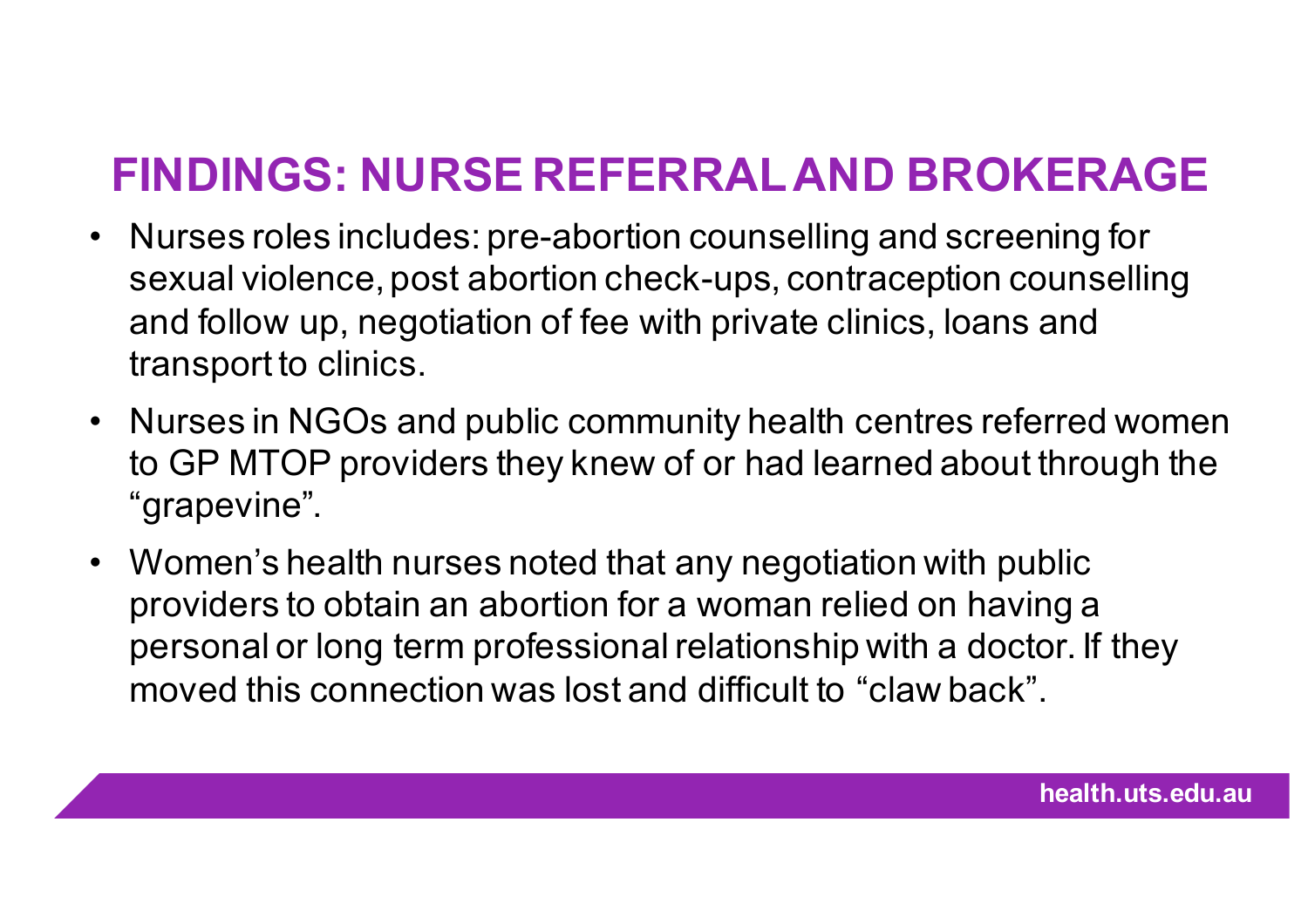## **SUMMARY AND IMPLICATIONS FOR SERVICES**

- No dedicated state-wide service which has implications re leadership, advocacy, clinical excellence and training re public sector access to abortion
- Abortion is not routinely considered in scope in primary health care setting as an essential component of comprehensive early pregnancy services
- Abortion is not routinely integrated into women's reproductive, sexual and pregnancy care services in NSW
- Lack of transparency re abortion treatment options, service availability & costs
- Lack of formal networks for abortion counselling, referral and follow-up across public and private sectors at local, regional and state level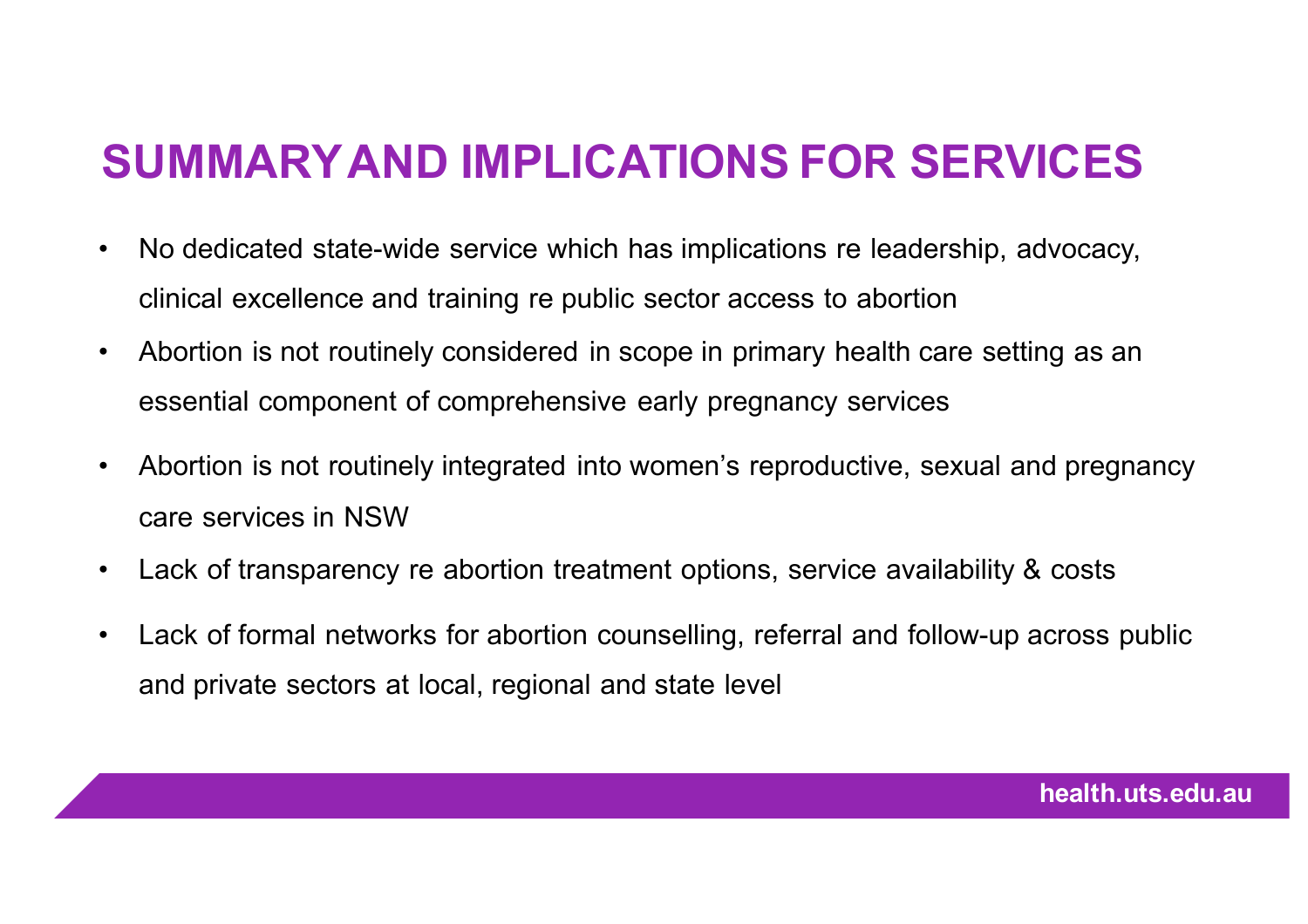### **SUMMARY AND IMPLICATIONS FOR WORKFORCE**

- Limited medical provider knowledge of early abortion management methods, health literacy and medico-legal issues
- Ageing medical provider workforce with no identified succession planning
- No formal medical workforce planning, training, mentoring and peer support of future clinical workforce
- No formalised role or training for nurses in service provision, however workforce informally acting as brokers
- No service-specific training for the administrative workforce to support womencentric, confidential, non-judgemental service provision